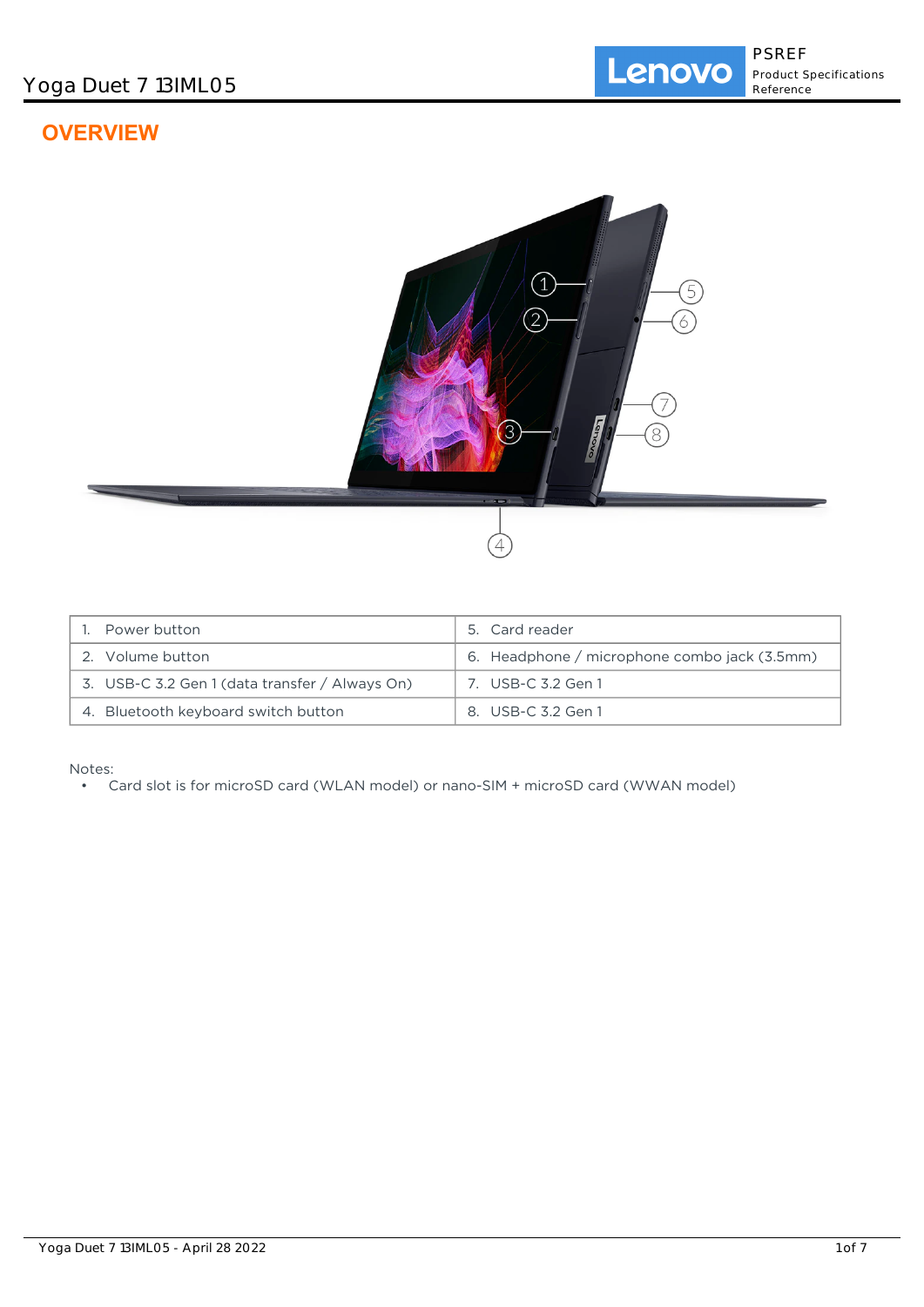# Yoga Duet 7 13IML05

# **PERFORMANCE**

# **Processor**

**Processor Family**

10th Generation Intel® Core™ i3 / i5 / i7 Processor

# **Operating System**

## **Operating System**\*\*

- Windows® 10 Pro 64
- Windows 10 Home 64
- Windows 10 Home in S mode
- No operating system

# **Monitor Support**

## **Monitor Support**

Supports up to 2 independent displays (native display and 1 external monitor via USB-C®)

• USB-C supports up to 3840x2160@60Hz

# **Chipset**

#### **Chipset**

Intel SoC (System on Chip) platform

## **Memory**

#### **Max Memory**[1]

- 4GB soldered memory, not upgradable
- 8GB soldered memory, not upgradable
- 16GB soldered memory, not upgradable

### **Memory Slots**

Memory soldered to systemboard, no slots

### **Memory Type**

DDR4-2666

Notes:

1. The max memory is based on the test results with current Lenovo® memory offerings. The system may support more memory as the technology develops.

## **Storage**

### **Storage Support**[1]

- One drive, up to 1TB M.2 2242 SSD
- MicroSD card, supports FAT32 file up to 256GB, exFAT file up to 1TB

#### **Storage Slot**

One M.2 2242 PCIe® Gen 3x4 slot, supports M.2 2242 SSD

#### **Storage Type**

| Disk Type | Interface                                  | <b>RPM</b> | <b>Offering</b>                   | Security |
|-----------|--------------------------------------------|------------|-----------------------------------|----------|
|           | M.2 2242 SSD   PCIe NVMe®, PCIe 3.0 x4   - |            | $ 128GB / 256GB / 512GB / 1TB $ - |          |

Notes:

1. The storage capacity supported is based on the test results with current Lenovo storage offerings. The system may support larger storage as the technology develops.

## **Removable Storage**

## **Optical**

None

#### **Card Reader**

MicroSD card reader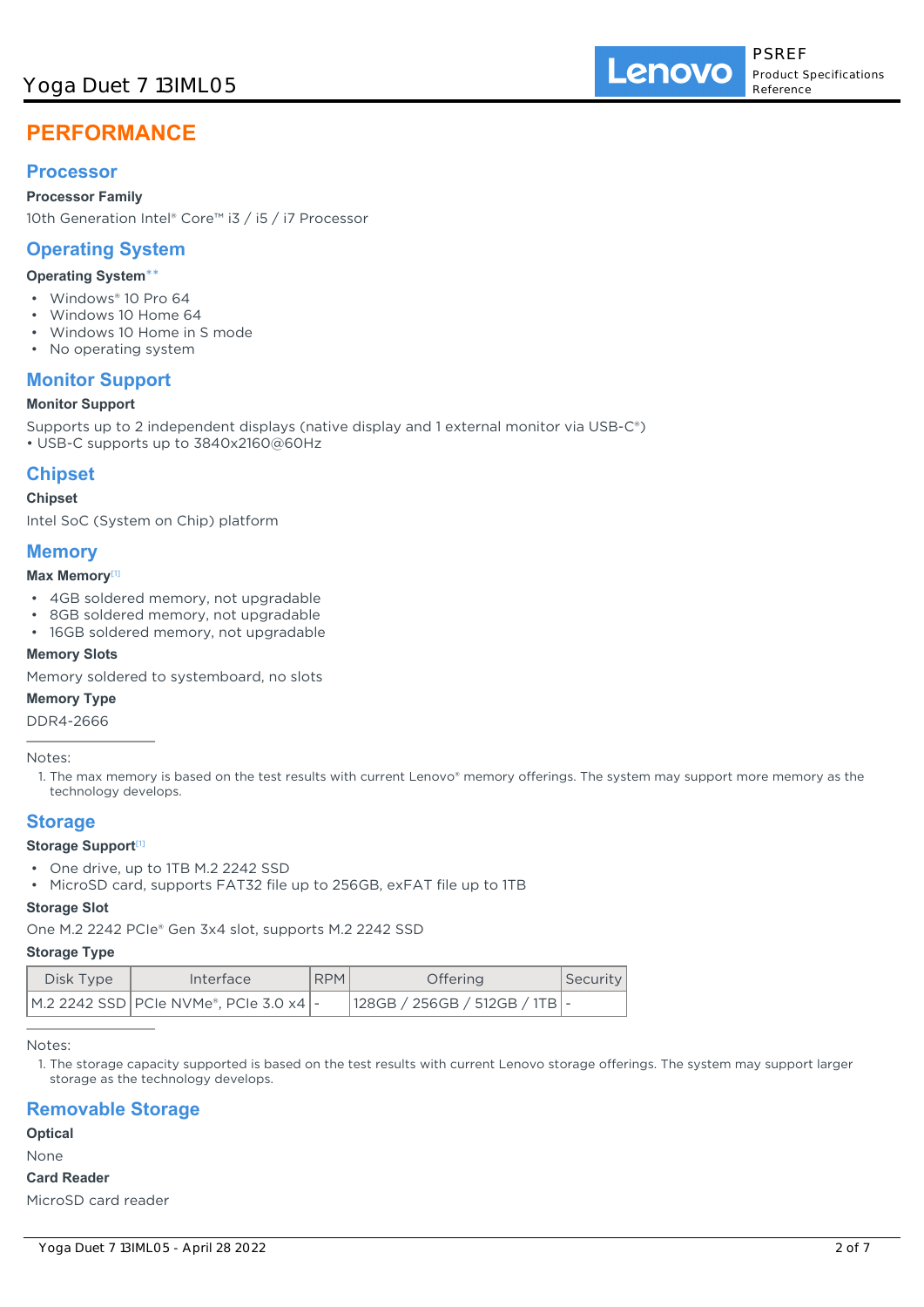## **Multi-Media**

#### **Audio Chip**

High Definition (HD) Audio

#### **Speakers**

Stereo speakers, 1W x2, optimized with Dolby® Audio™

#### **Microphone**

Dual array microphone with noise-cancelling

#### **Camera**

Front 5.0-megapixel IR & RGB hybrid, fixed focus, rear 5.0-megapixel, autofocus

### **Sensor**

#### **Sensors**

- Accelerometer (G) sensor
- Gyroscope sensor
- Hall sensor

## **Battery**

#### **Battery**

Integrated Li-Polymer 41Wh battery

#### **Max Battery Life**[1]

MobileMark® 2014: 10.8 hr

Notes:

1. All battery life claims are approximate maximum and based on results using the MobileMark 2014, MobileMark 2018, JEITA 2.0, continuous 1080p video playback (with 150nits brightness and default volume level) or Google Power Load Test (PLT) battery-life benchmark tests. Actual battery life will vary and depends on many factors such as product configuration and usage, software use, wireless functionality, power management settings, and screen brightness. The maximum capacity of the battery will decrease with time and use.

## **Power Adapter**

#### **Power Adapter**[1]

45W USB-C (3-pin) AC adapter, supports PD 3.0, 100-240V, 50-60Hz

Notes:

1. AC adapter offerings depend on the country.

# **DESIGN**

## **Display**

### **Display**[1]

| <b>Size</b> | Resolution                 | Touch           |            | Type   Brightness | Surface              | Aspect<br>Ratio | Contrast<br>Ratio | Color<br>Gamut | Viewing<br>Angle | <b>Key Features</b>                             |
|-------------|----------------------------|-----------------|------------|-------------------|----------------------|-----------------|-------------------|----------------|------------------|-------------------------------------------------|
| 13.0''      | <b>WQHD</b><br>(2160x1350) | Multi-<br>touch | <b>IPS</b> | ,450 nits         | Anti-<br>fingerprint | 16:10           | 1000:1            | 100%<br>sRGB   | $178^\circ$      | Corning® Gorilla®<br>Glass, Dolby<br>$Vision^m$ |

#### **Touchscreen**

OGM (On-glass Metal mesh) Direct Bonding, capacitive-type multi-touch, supports 10-point touch

Notes:

## **Input Device**

#### **Pen**\*\* [1]

<sup>1.</sup> California Electronic Waste Recycling Fee

In California, per state law, Lenovo charges an electronic waste recycling fee on this covered device at the time of sale of the product. For more information, go to https://www.calrecycle.ca.gov/Electronics/Consumer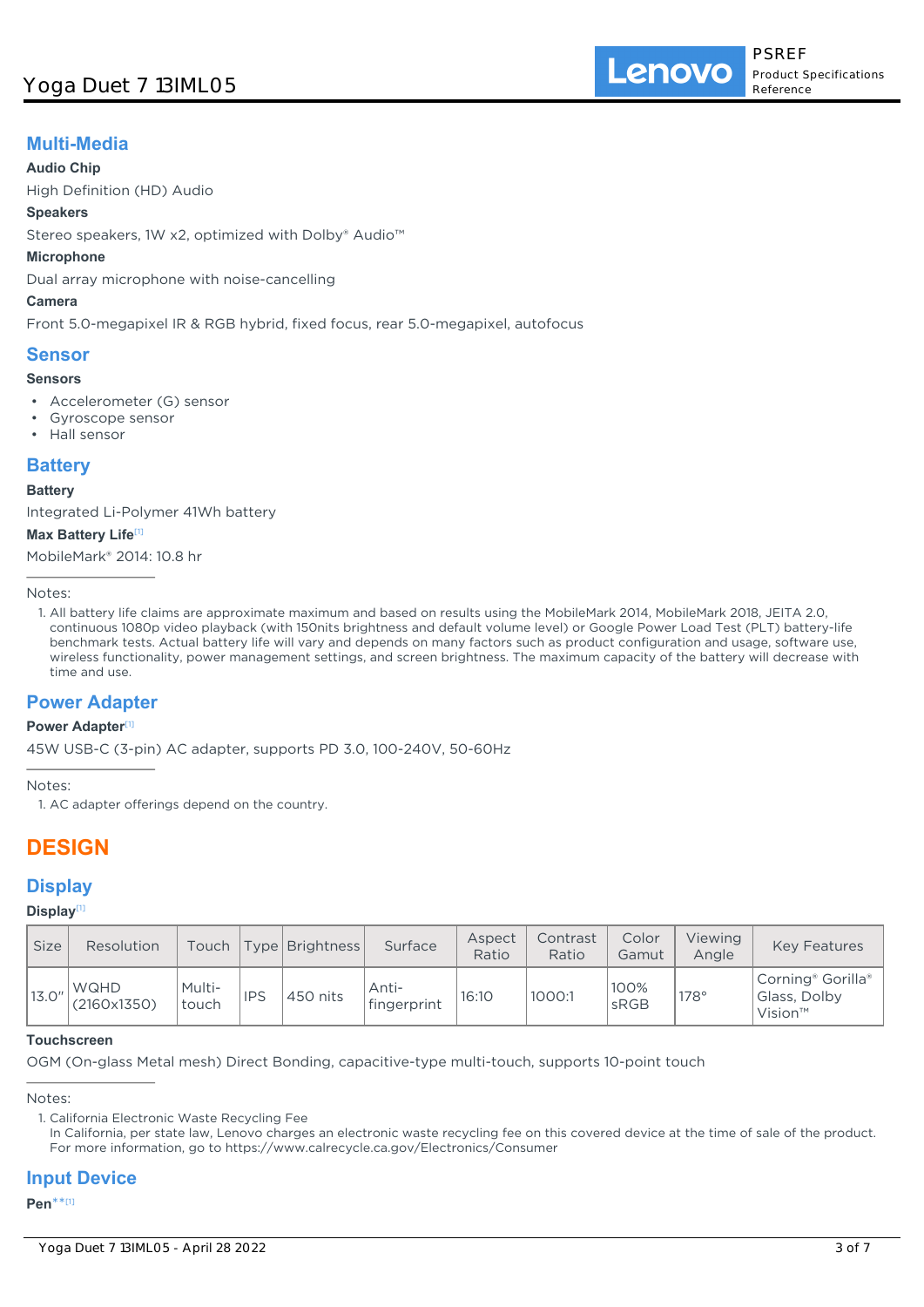# Yoga Duet 7 13IML05

Lenovo

- Lenovo E-color Pen with built-in rechargeable battery, 4096 levels of pressure sensitivity. For more information, please read [Lenovo E-Color Pen Overview](https://support.lenovo.com/us/en/accessories/acc500221)
- Lenovo Digital Pen with replaceable AAAA alkaline battery, 4096 levels of pressure sensitivity. For more information, please read [Lenovo Digital Pen Overview](https://support.lenovo.com/accessories/acc500199)
- Lenovo Digital Pen without replaceable AAAA alkaline battery, 4096 levels of pressure sensitivity. For more information, please read [Lenovo Digital Pen Overview](https://support.lenovo.com/accessories/acc500199)
- No pen (pen sold separately)

#### **Keyboard**

6-row, multimedia Fn keys (Bluetooth® 5.0 backlit keyboard)

#### **Keyboard Backlight**

- **LED** backlight
- Non-backlight

#### **Touchpad**

Buttonless glass surface multi-touch touchpad, supports Precision TouchPad (PTP), 69 x 104 mm (2.72 x 4.09 inches)

Notes:

1. Battery needs to be purchased separately for the models without battery

## **Mechanical**[1]

#### **Dimensions (WxDxH)**

Pad: 297.4 x 207.4 x 9.19 mm (11.7 x 8.16 x 0.36 inches) Folio keyboard: 297.4 x 221.2 x 6 mm (11.7 x 8.70 x 0.23 inches)

#### **Weight**

Pad: around 798.8 g (1.76 lbs) Folio keyboard: around 369.5 g (0.81 lbs) Total: around 1,168.3 g (2.57 lbs)

#### **Case Color**\*\*

- Orchid
- Slate grey

#### **Surface Treatment**

Pad: soft painting Kickstand: metallic painting

#### **Case Material**

Magnesium-aluminium + PC + ABS (top), PC + ABS with fabric (bottom)

### **Others**

Buttons: power key with LED, volume key

Notes:

1. The system dimensions and weight vary depending on configurations.

# **CONNECTIVITY**

## **Network**

#### **WLAN + Bluetooth**[1]

Wi-Fi® 6, 802.11ax 2x2 Wi-Fi + Bluetooth 5.0

Notes:

1. Bluetooth 5.2 is hardware ready but may run at a lower version due to OS limitation

### **Ports**[1]

#### **Standard Ports**

- 1x USB-C 3.2 Gen 1 (support data transfer and Always On)
- 2x USB-C 3.2 Gen 1 (support data transfer, Power Delivery 3.0, and DisplayPort™ 1.2)
- 1x microSD card reader
- 1x Headphone / microphone combo jack (3.5mm)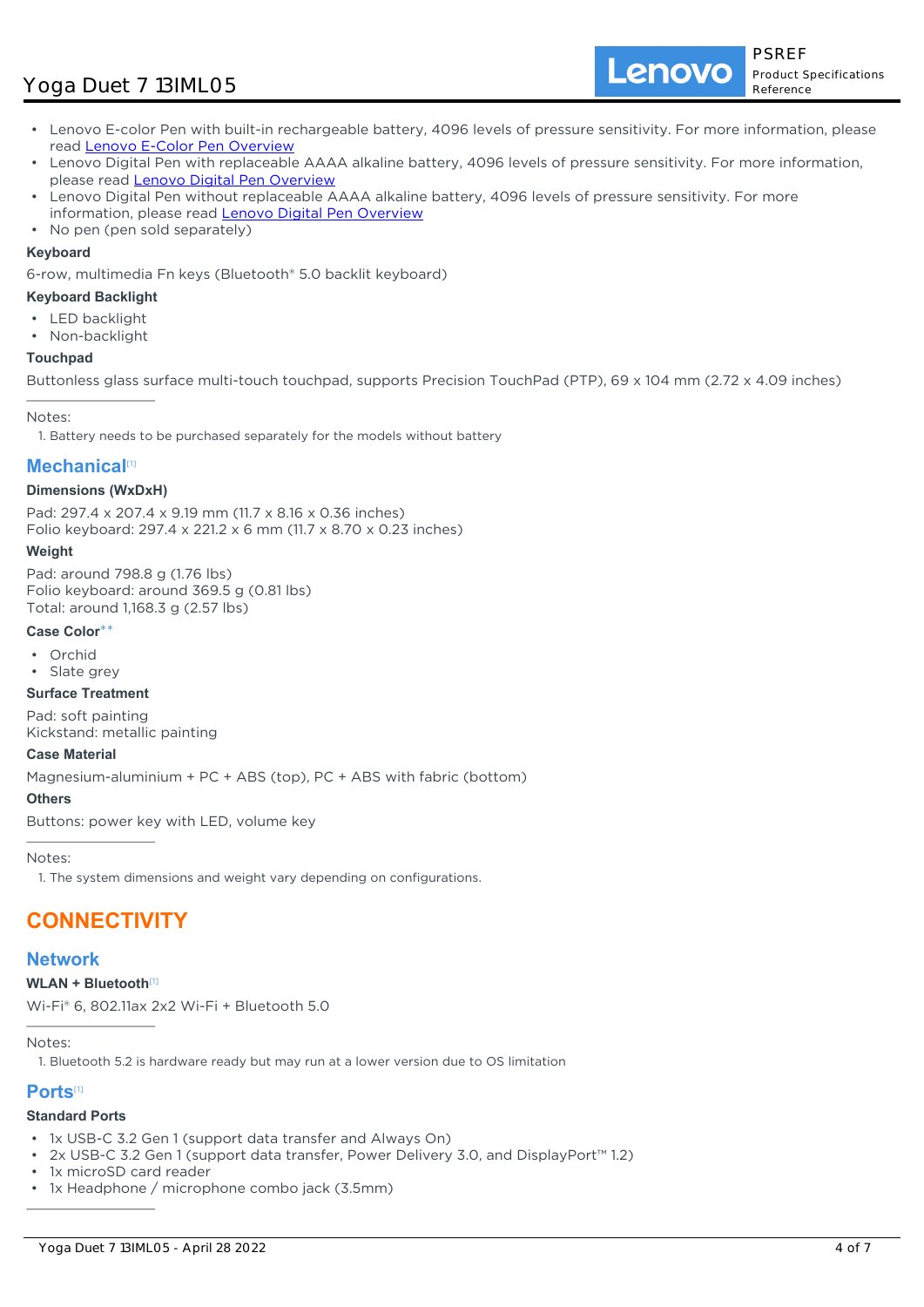# Yoga Duet 7 13IML05

Lenovo

Notes:

- 1. The transfer speed of following ports will vary and, depending on many factors, such as the processing speed of the host device, file attributes and other factors related to system configuration and your operating environment, will be slower than theoretical speed. USB 2.0: 480 Mbit/s;
- USB 3.2 Gen 1 (SuperSpeed USB 5Gbps, formerly USB 3.0 / USB 3.1 Gen 1): 5 Gbit/s;
- USB 3.2 Gen 2 (SuperSpeed USB 10Gbps, formerly USB 3.1 Gen 2): 10 Gbit/s;
- USB 3.2 Gen 2x2 (SuperSpeed USB 20Gbps): 20 Gbit/s;
- Thunderbolt™ 3/4: 40 Gbit/s

## **Docking**

#### **Docking**

Folio Keyboard with touchpad (Pogo pin, detachable)

# **SECURITY & PRIVACY**

## **Security**

#### **Security Chip**

- Discrete TPM 2.0, TCG certified
- No security chip

#### **Fingerprint Reader**

No fingerprint reader

#### **BIOS Security**

- Administrator password
- User password
- Master hard disk password
- User hard disk password

#### **Other Security**

IR camera for Windows Hello

# **SERVICE**

## **Warranty**

#### **Base Warranty**\*\* [1]

- 1-year depot service
- 1-year depot with 2-year system board service (Korea only)
- 2-year (1-yr battery) depot service

Notes:

1. More information of warranty policy, please access https://pcsupport.lenovo.com/warranty

# **ENVIRONMENTAL**

## **Operating Environment**

#### **Temperature**[1]

- At altitudes up to 2438 m (8,000 ft)
	- Operating: 5°C to 35°C (41°F to 95°F)
	- Storage: 5°C to 43°C (41°F to 109°F)
- At altitudes above 2438 m (8,000 ft) •

- Maximum temperature when operating under the unpressurized condition: 31.3°C (88°F)

## **Humidity**

- Operating: 8% to 95% at wet-bulb temperature 23°C (73°F)
- Storage and transportation: 5% to 95% at wet-bulb temperature 27°C (81°F)

## **Altitude**

Maximum altitude (without pressurization): 3048 m (10,000 ft)

Notes: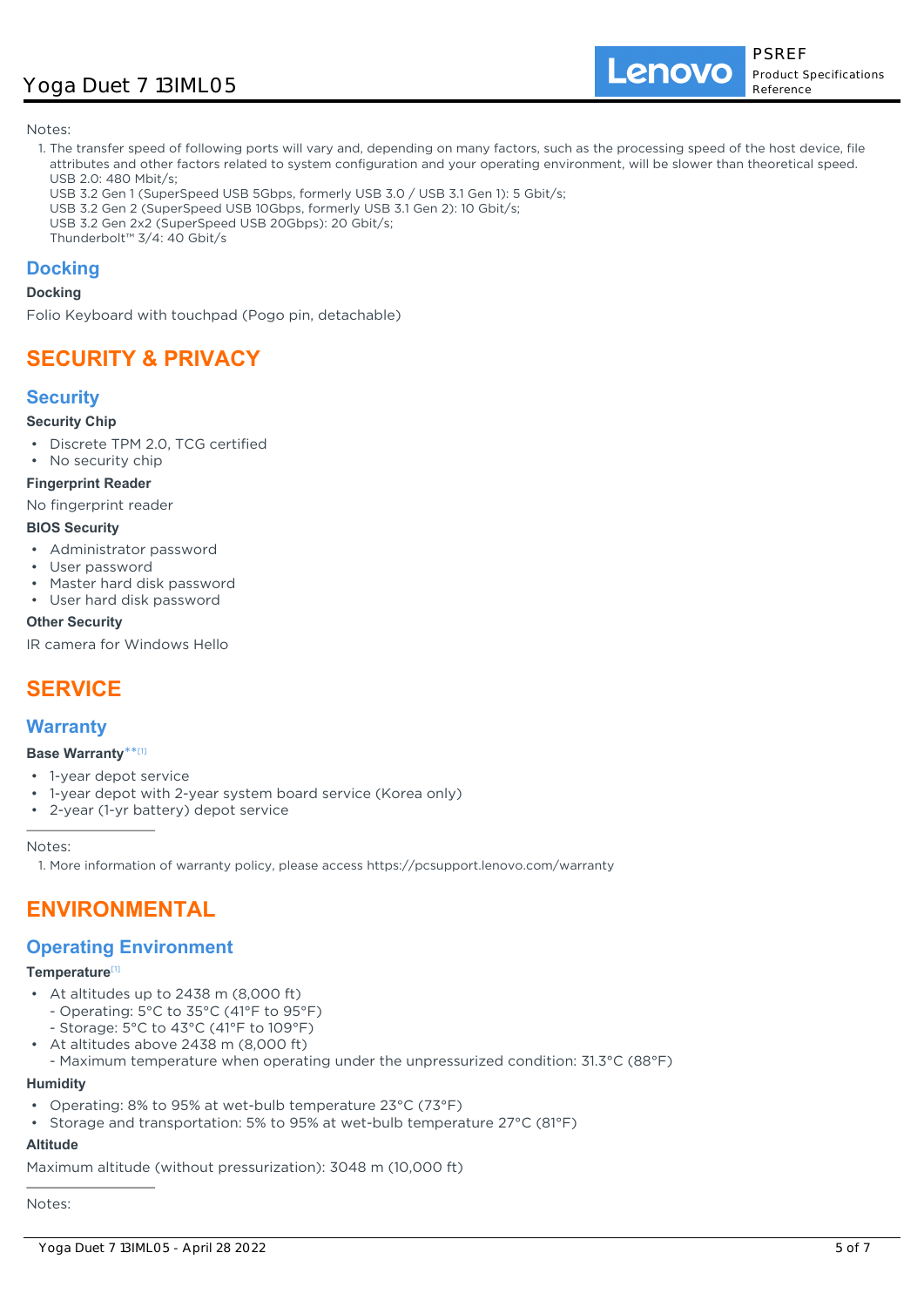Lenovo

1. When you charge the battery, its temperature must be no lower than 10°C (50°F).

# **CERTIFICATIONS**

## **Green Certifications**

#### **Green Certifications**

- ENERGY STAR® 8.0
- ErP Lot 3
- RoHS compliant

## **Other Certifications**

#### **Other Certifications**

TÜV Rheinland® Low Blue Light (Software Solution)

- Feature with \*\* means that only one offering listed under the feature is configured on selected models.
- Lenovo reserves the right to change specifications or other product information without notice. Lenovo is not responsible for photographic or typographical errors. LENOVO PROVIDES THIS PUBLICATION "AS IS," WITHOUT WARRANTY OF ANY KIND, EITHER EXPRESS OR IMPLIED, INCLUDING THE IMPLIED WARRANTIES OF MERCHANTABILITY OR FITNESS FOR A PARTICULAR PURPOSE. Some jurisdictions do not allow disclaimer of express or implied warranties in certain transactions, therefore this disclaimer may not apply to you.
- The specifications on this page may not be available in all regions, and may be changed or updated without notice.